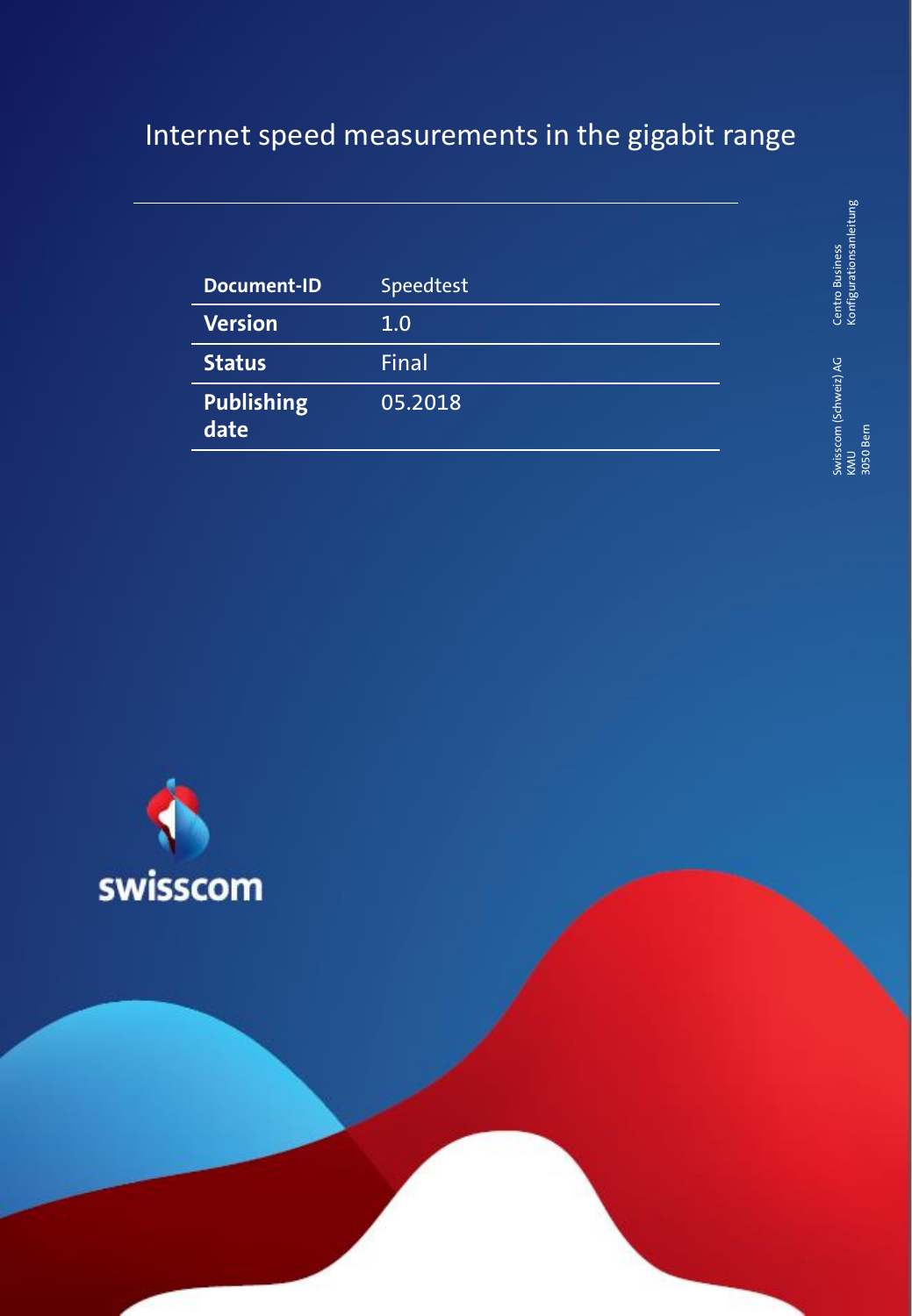# **Content**

|                                                 |   | Konfigurationsanleitung |
|-------------------------------------------------|---|-------------------------|
| 1.1 Need                                        | 3 | Centro Business         |
| 1.2 Description                                 | 3 |                         |
| 1.3 Prerequisite / Restrictions                 | 3 |                         |
| 1.4 Carry out a Speedtest                       | 4 | Swisscom (Schweiz) AG   |
| 1.4.1 CNLAB Speedtests                          | 4 | KMU<br>3050 Bern        |
| 1.4.2 Checklist for the Speedtest               | 4 |                         |
| 1.5 Checklist for the Speedtests up to 1 Gbit/s | 5 |                         |
| 1.6 Influencing factors                         | 6 |                         |
| 1.6.1 General information to measurement        |   |                         |
| and measurements results                        | 6 |                         |
| 1.6.2 Test device Hardware                      | 6 |                         |
| 1.6.3 Test device software & settings           | 7 |                         |
| 1.6.4 Measurement from PC/ Laptop to the Router | 7 |                         |
| 1.6.5 Cable                                     | 7 |                         |
| 1.6.6 VPN/BNS                                   | 7 |                         |
| 1.6.7 Network utilization                       | 8 |                         |
| 1.6.8 Response times and packet losses          | 8 |                         |
| <b>1.6.9 WLAN</b>                               | 8 |                         |
|                                                 |   |                         |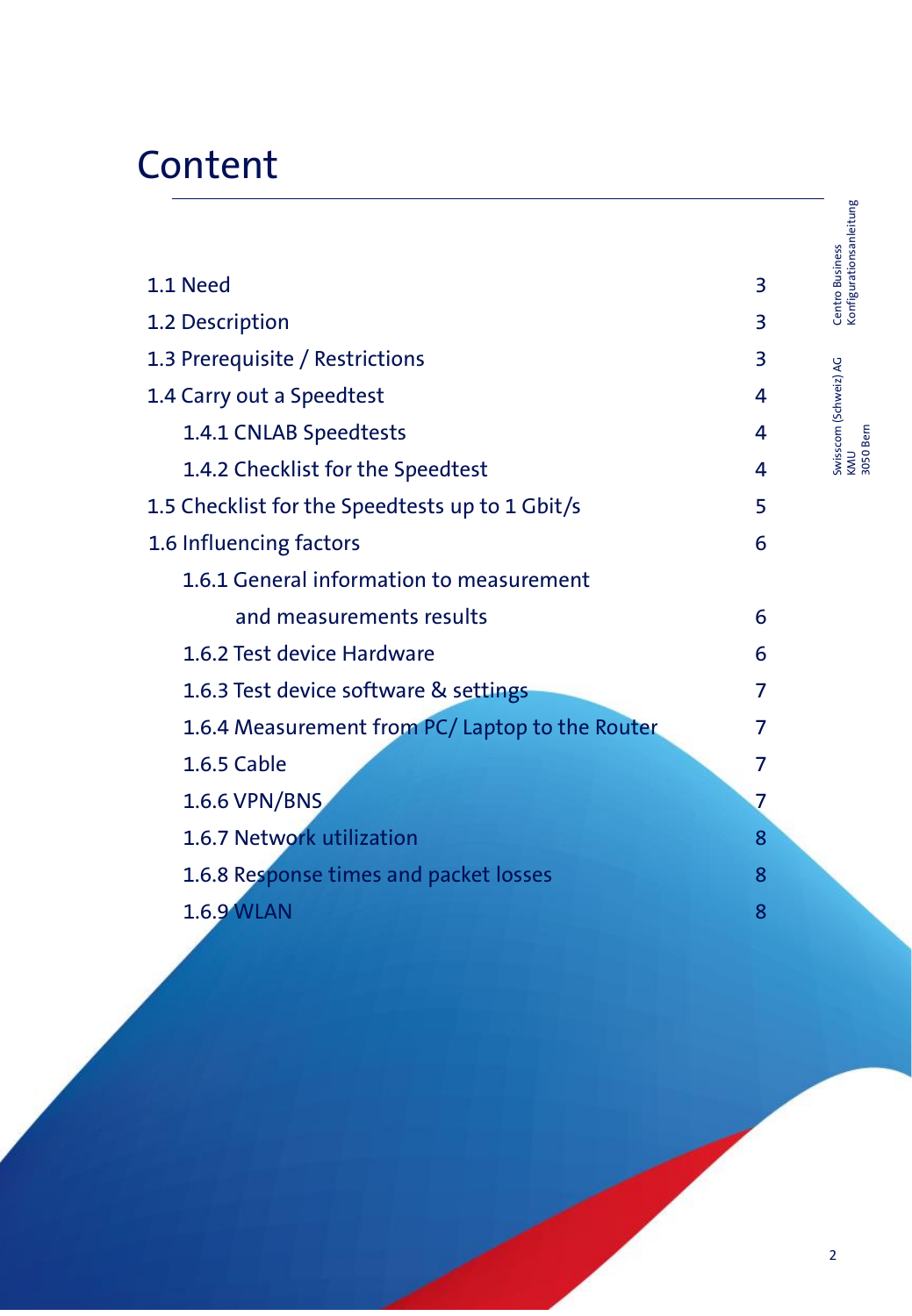# Speedtest with G/bit Speed

### 1.1 Need

You would like to measure the speed of your internet connection in the range of one Gbit / s.

# 1.2 Description

The speed test measures d the speed end-to-end between your computer through your network to a reference system on the Internet. The analysis of speed test measurement data makes it possible to make a statement on the performance of the Internet connection operated by Swisscom.

With the free-of-charge Speedtest program of the independent company cnlab information technolgy AG (www.cnlab.ch), upload and download speeds, as well as response times from one's own device to reference systems can be tested on the Internet. For each measurement, further details can be called up via the UserID, which is displayed on the top right of the user interface, such as the network interface used for the measurement (WLAN, Ethernet) or observed packet losses during the measurement.

# 1.3 Prerequisite/Restrictions

### Prerequisites:

- The router is switched on and the power LED is white
- Further points required for the speed test can be found in the subchapter 1.5 Checklist for the speed test

### Einschränkungen:

• Swisscom does not guarantee a minimum bandwidth. The specified transmission speeds are the best possible and cannot be guaranteed. Detailed information can be found in the Special [Conditions](https://www.swisscom.ch/content/dam/swisscom/en/res/residential-additional-pages/legal-aspects/BB-internet-en.pdf) Internet.

Centro Business<br>Konfigurationsanleitung Konfigurationsanleitung 3 Centro Business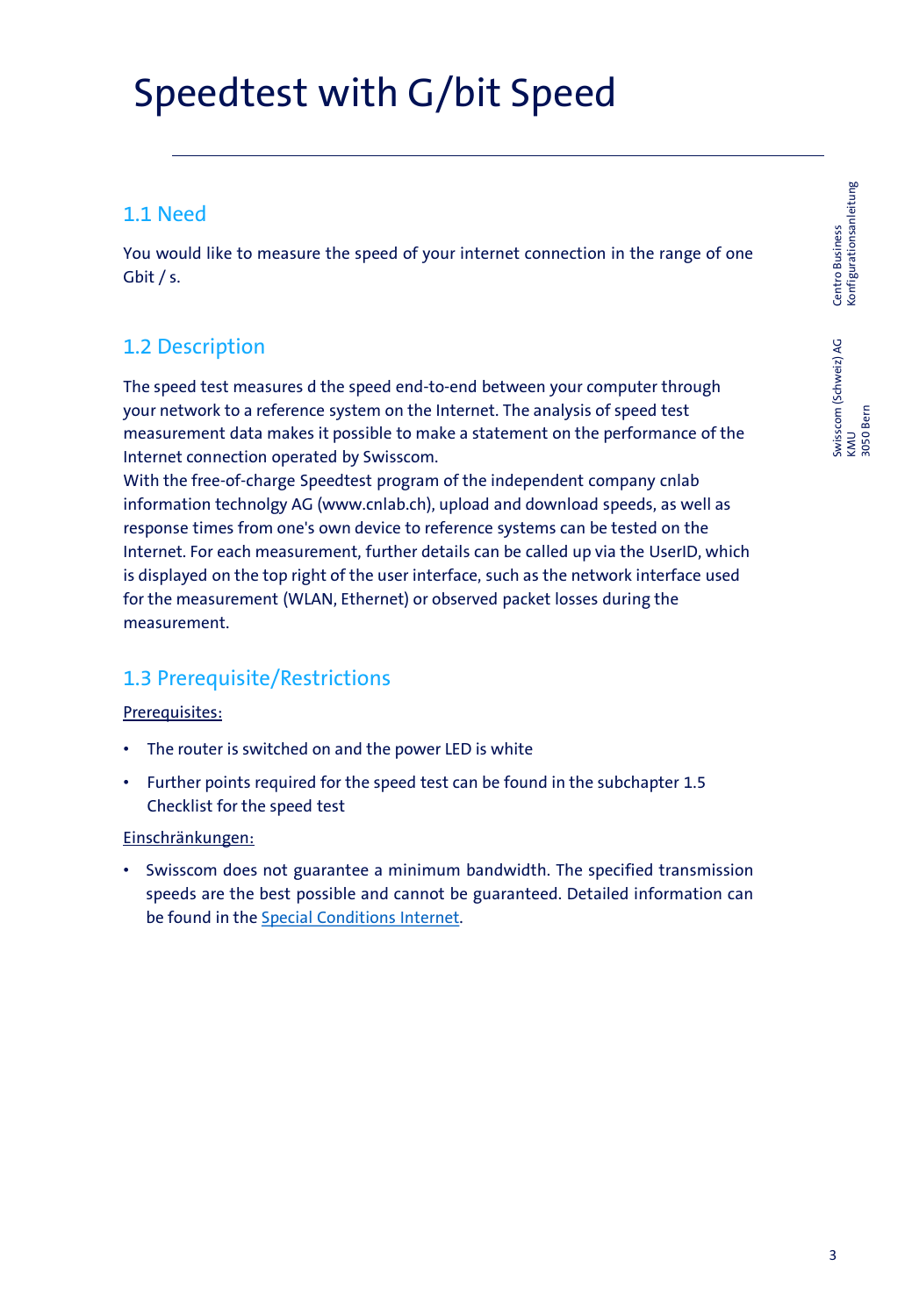## 1.4 Carry out a Speedtest

The "CNLAB" applications can be downloaded at [https://www.cnlab.ch/speedtest/.](https://www.cnlab.ch/speedtest/)

### 1.4.1 CNLAB Speedtest

In order to guarantee test results that are as trouble-free as possible, Swisscom has made available a dedicated test server.

In the application, go to settings, reference system and set manually the reference system filter to Swisscom or IP-Plus.

- 1. Measure Internet Speed up to 1Gbit/s : 1 Swisscom
- 2. Measure Internet Speed using a **fix IP Adress** : 2 IP-Plus



#### 1.4.2 TCP Settings

The CNLAB Speedtest has 4 download streams and 2 upload streams as standard. Depending on the test device or connection type, it may be useful to perform measurements with only one and with 8 parallel download streams. More detailed information about the TCP streams can be found under "1.6.8 Response times and packet losses".

| Einstellungen                  |                              |                                                   |                           |            |           |  |  |  |
|--------------------------------|------------------------------|---------------------------------------------------|---------------------------|------------|-----------|--|--|--|
| Referenzsystem                 | Internetverbindung           | Messeinstellung                                   | <b>Aktuelle Messreihe</b> |            |           |  |  |  |
| Messdauer                      | 40s total - 20s Up, 20s Down |                                                   |                           |            |           |  |  |  |
| Mehrfachmessung                |                              | 6 Messungen: alle 1 Minute(n) während 6 Minute(n) |                           |            |           |  |  |  |
| <b>TCP-Einstellungen</b>       |                              |                                                   |                           |            |           |  |  |  |
| Download Streams               | $\boldsymbol{4}$             |                                                   |                           |            | ⊽         |  |  |  |
| <b>Download RWin</b>           | automatisch                  |                                                   |                           |            | ⊽         |  |  |  |
| <b>Upload Streams</b>          | $\overline{2}$               |                                                   |                           |            |           |  |  |  |
| <b>Upload RWin</b>             | automatic                    |                                                   |                           |            |           |  |  |  |
| Protokoll                      | <b>HTTPS</b><br><b>HTTP</b>  |                                                   |                           |            |           |  |  |  |
| Autostart                      | Ein<br>Aus                   |                                                   |                           |            |           |  |  |  |
| <b>Geo-Location</b>            | Aus<br>Ein                   |                                                   |                           |            |           |  |  |  |
|                                |                              |                                                   |                           |            |           |  |  |  |
| Standardeinstellung übernehmen |                              |                                                   |                           | Übernehmen | Abbrechen |  |  |  |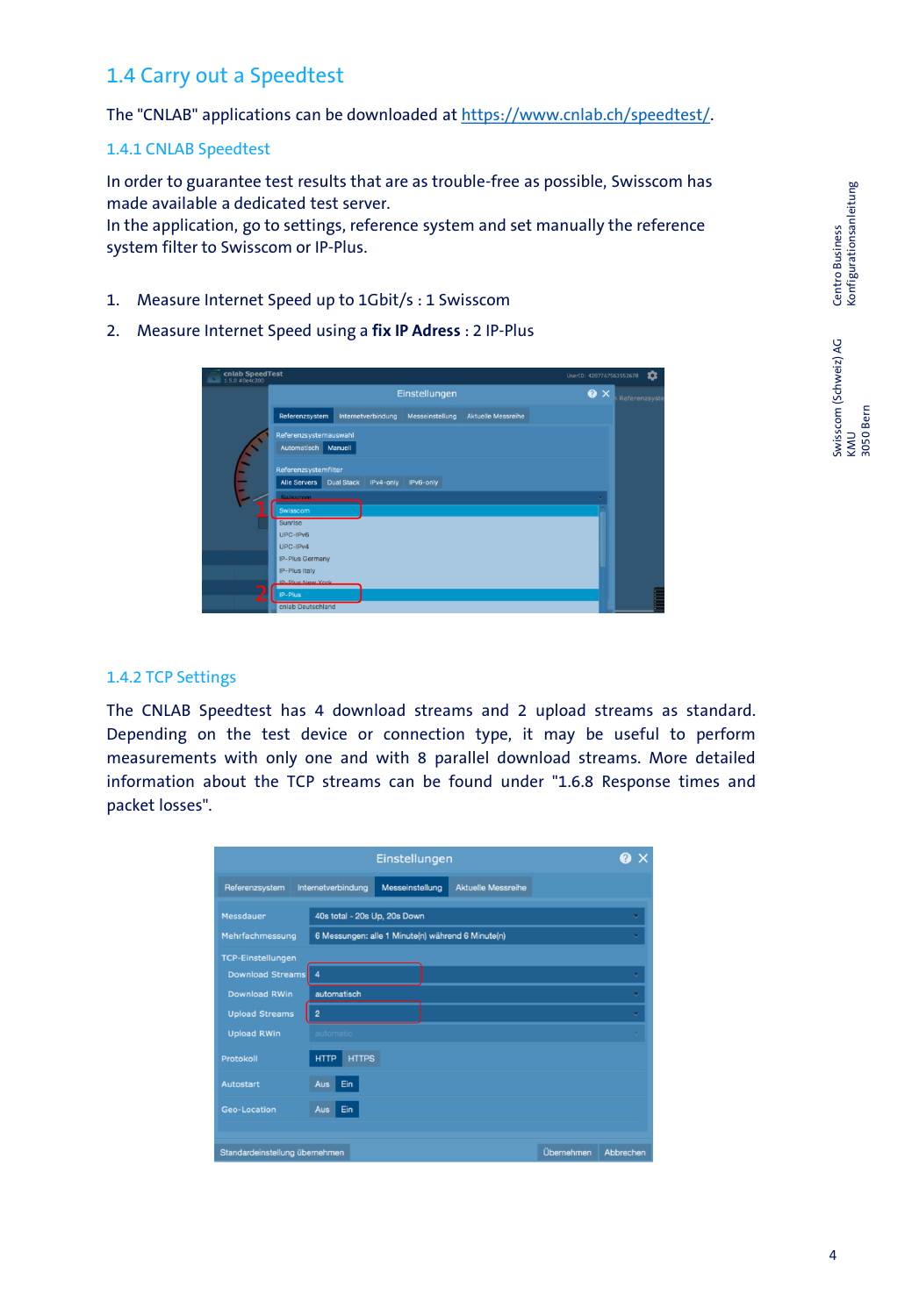# 1.5 Checklist for Speedtests up to 1 Gbit/s

Don't you come to the desired speed of 1 Gbit / s? Note possible sources of error:

- o Have you downloaded and installed the Speedtest from CNLAB? There are also speed tests that can be played directly in the browser. However, the performance of such tests depends strongly on the particular computer and browser.
- o Did you use the IP-Plus Speedtest server for measurements with fixed IP? In addition, it can help to increase the TCP streams with fluctuating values. Go to the settings of the CNLAB speed test.
- $\circ$  Is your end device (PC / laptop) directly connected to the router via the network cable? Measurements on network components (older switches, routers, PowerLine adapters, firewalls) may affect the performance. Measurements via network components are therefore not meaningful for determinations about your Internet access speed.
- o Are all other devices separated from the router ?? Caution: TV and IP telephony, as well as all devices connected via WLAN should be disconnected from the router for a meaningful speed test.
- o Does the hardware CPU and the network card support 1 Gbit/s? Especially with the network card, there are some big qualitative differences which significantly affect the result. 5 to 10 year old devices usually cannot reach gigabit speeds.
- o Are all programs that are on your PC / laptop closed?
- o Is the power saving mode on your laptop / PC turned off?? Attention! Even if your charging cable is plugged in, the device may still be in sleep mode and slowing down CPU performance.
- o Does the laptop have an Ethernet / LAN port? Caution with tablets and MACs: A USB dongle / USB network adapter for Ethernet cable significantly affects the measurements. For example, network adapters with USB 2.0 interfaces never reach gigabit speed.
- o Are virus scanner software firewall / windows firewall turned on? If so, turn it off for the speed test at short notice, as software firewalls can also affect speed test measurements.
- o Do you use a cat. 7 network cable? ? Cat. 6 and Cat. Although 5e are Gigabit-capable, they can negatively influence the measured values after a certain cable length.
- o Are BNS and other VPN tunnels disabled? The encryption used in the Business Network Solution Tunnel and other traditional VPN (Virtual Private Network) tunnels slows down the sending and receiving of data packets, significantly impacting the speed test.
- o Is the latest firmware installed on your router? The firmware is continuously improved. It may be that older firmware can also have a negative impact on measurement results.
- o Is the operating system and the driver up to date?
- o Is IPv6 disabled on the laptop / PC?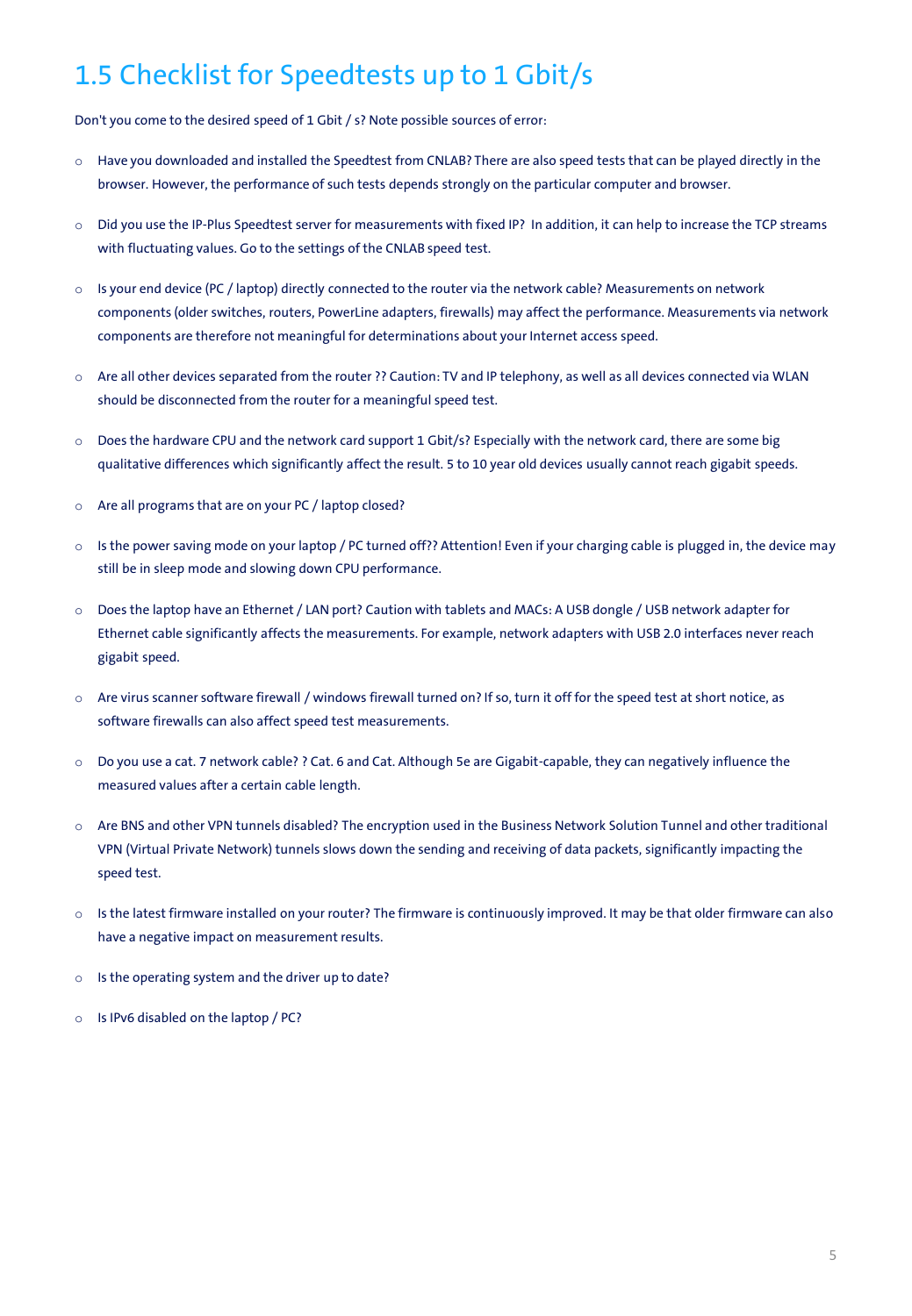# Centro Business<br>Konfigurationsanleitung Konfigurationsanleitung

# 1.6 Influencing factors

### 1.6.1 General information on measurement and measurement results

In order to obtain a correct statement of the speed test, it must be ensured that only one device is connected to the router with which the correct speed test is carried out. All other devices (including TV and IP phones) should be disconnected during the measurement.

Cabling starts from your computer's network card and ends at the yellow Gigabit Ethernet ports on the Centro Business Router. The cnlab Speedtest specifies the user data rate for http or web transmission. With a speed profile of 1 Gbit/s, the user data rate is about 930 Mbit/s, because in addition to the user data, address, protocol and correction data are also transmitted per data packet. These additional data can be compared with a box when shipping parcels. Although the addressee is only interested in the content of the data, the carton is required to transport the actual goods. Sometimes the net data rate is also referred to as the net data rate compared to the gross data rate, which indicates the basic line speed.

Make sure your cabling and devices support 1 Gbps if you want to measure high speeds. In addition, we recommend in each case directly on the router to measure to obtain representative values. It may indeed be that devices such as switches, firewalls, etc. Although written at 1 Gbit/s, but this is only a theoretical value, which is not achieved in practice.

### 1.6.2 Test device Hardware

Pay attention to the performance of the test device (laptop/PC) which you used during the speed test. It may well be that the hardware used, for example the processor chip or the network card of your laptop or computer, is too weak for measurements up to 1 Gbit/s. Measure with a higher speed profile only slightly less than 100Mbit/s, so a network card or the power cord is usually only 100 Mbit/s-suitable. Information about this can usually be found in the system settings of your computer. Obtain further information directly from the manufacturer of your device or contact our paid support at [Swisscom's](https://www.swisscom.ch/de/business/kmu/internet-festnetz-fernsehen/service/myservice.html) My Service.

If your network card is working at 1 Gbps or not, you can check it out as follows: Windows:

Go to Control Panel > Device Manager > Network Adapters, often referred to as Gigabit.

Mac:

Click the Apple logo at the top left> About This Mac> Further information> Support> specifications. On the web page that will be loaded, you can see if your Mac's Ethernet port is capable of 1000BASE-T.

Ebenfalls kann es sein, dass ein Laptop, welcher im Batterie-Modus betrieben wird, die Leistung so drosseln, dass der Datendurchsatz massiv tiefer ist. Auch PCs haben einen Energiesparmodus, welche die Netzwerkkarte auf 100 Mbit/s herunter regeln kann.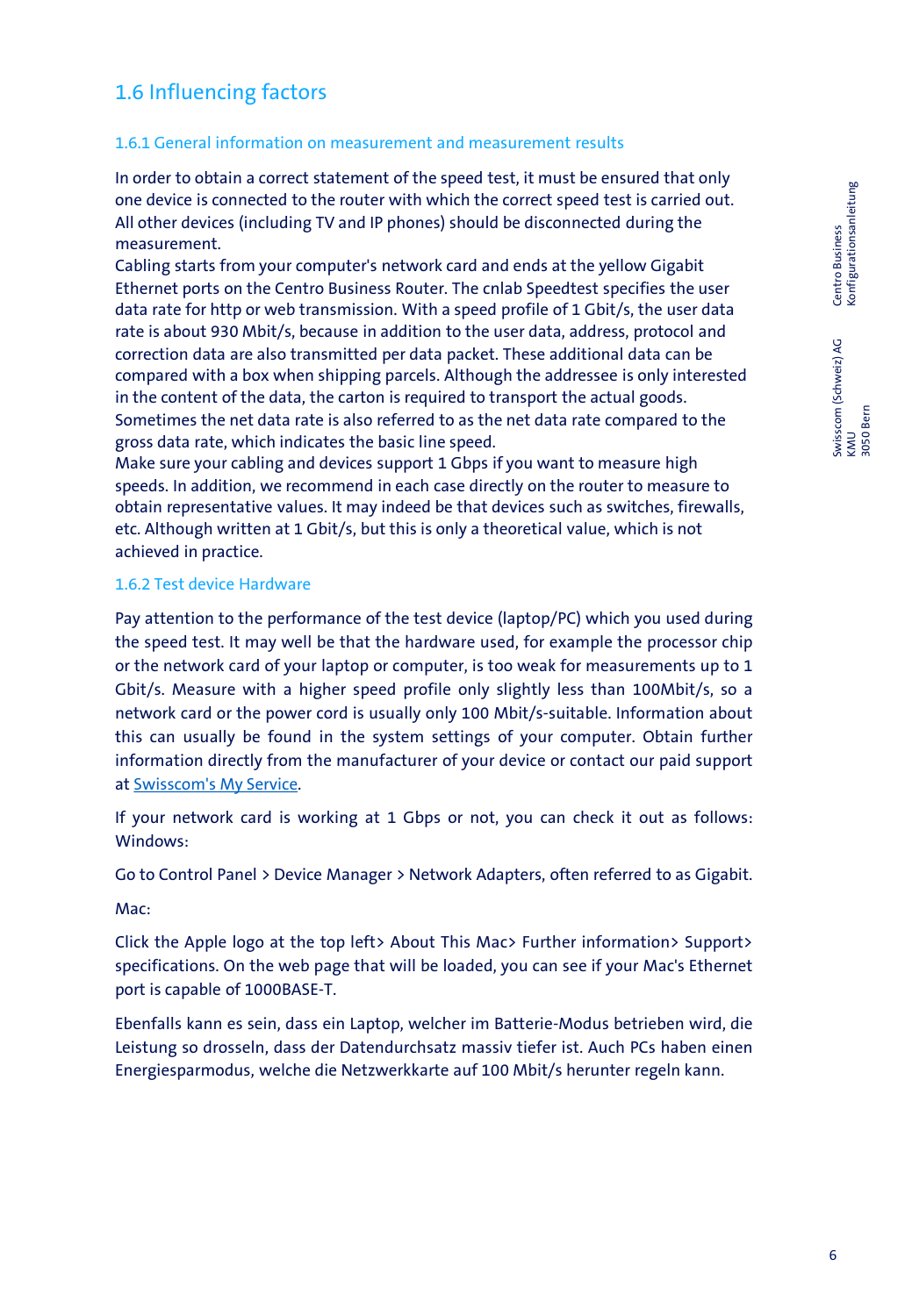### 1.6.3 Test Device Software & Settings

Virus scanners and firewalls can influence the received and sent traffic. Therefore switch off these applications at short notice for the speed test . Other programs and processes on the computer can also affect measurement results by loading the CPU. The CPU cannot respond to network requests fast enough and can not process them in the required time. Therefore, congestion on the network card causes the speed to drop. Also make sure that your operating system and all drivers of your computer are up-to-date. In rare cases, IPv6 can cause lower speeds to be measured, which can have very different reasons. Deactivate IPv6 for the test for a short time.

### 1.6.4 Measurement from PC / Laptop to Router

Always measure directly from the PC / laptop Ethernet interface to the router. Laptops and newer MACs do not have the Ethernet interface, so no reliable speed measurement in the gigabit range is possible. If you use it as an Ethernet USB adapter, it will affect the measurement considerably. For example, network adapters with USB 2.0 interface never reach the gigabit speed.

So do not measure via a switch. Although some switches support 1Gbps, the additional obstacle between router and PC / laptop can affect the measurement result.

### 1.6.5 Cable

Used Ethernet cable:

- Always use the last available wiring accessories. This ensures that no unnecessary restrictions on the service occur.
- Use cables of optimal length so you do not have to roll them up.
- Check your cables for defects (kinked, crushed, torn) and replace any defective cables.
- Ethernet cables come in different categories. Pay attention to the cable label Cat. XY. To perform high speed measurements, always use a Category 7 cable, as this cable is sure to support 1 Gbps throughput. Cat. 6 and Cat. 5e are capable of gigabit, but can negatively affect the measured values from a certain cable length.

### 1.6.6 VPN / BNS

With active BNS and conventional VPN tunnels, part of the available bandwidth is used to encrypt the data packets. In addition, the CPU of the router is heavily used for the encryption, which also has a big influence. That's why speed measurements via VPN are much lower.